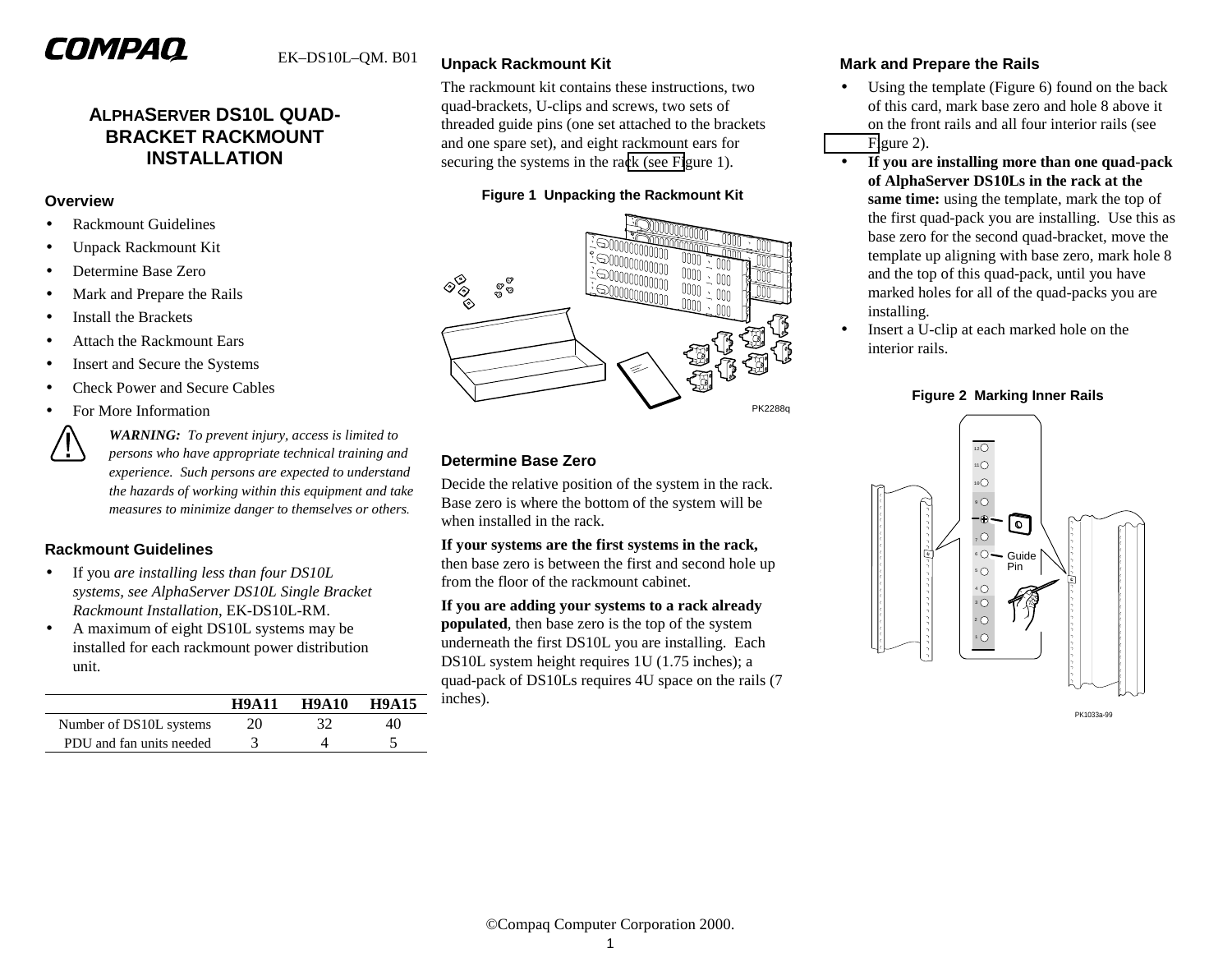## **Install the Brackets**

There are two threaded guide pins on the brackets: one on the front and one on the rear side of each bracket.

If the holes in your rackmount cabinet require smaller guide pins, a second set of smaller pins has been included in the kit. Replace the pins if necessary.

- • Insert the front guide pin into the sixth hole above base zero. See Figure 3,  $\bullet$ . Push the bracket in.
- • Insert the rear guide pin into the rear interior rail in the hole two below the U-clip, aligning the screw hole to the C-clip. Push the bracket in toward the side of the rackmount cabinet (see  $\Theta$ ).
- • Secure with screws on each interior rail, at the Uclips. See ➌.

## **Figure 3 Installing the Brackets**



## **Attach the Rackmount Ears**

- • Align the two vertical holes located on the front edge of each system with the two holes on the rackmount ears (see Figure 4).
- Using a Phillips screwdriver, screw the ears onto each system, finger tight. Do not apply excessive force.
- •Do this for each system.

## **Figure 4 Attaching the Rackmount Ears**



## **Insert and Secure the Systems**

- • Starting with the bottom rack position, using both hands, place the first system onto the brackets and push it back into the cabinet (see Figure 5).
- $\bullet$  Push the system back in to the rack. The brackets will stop the system when the hinges contact the latch.
- $\bullet$  Secure the system by tightening the captive screws on the rackmount ears on the front of the system.
- • Repeat this procedure until all four systems are inserted and secured.

#### **Figure 5 Inserting the Systems**





**Caution:** During removal, system box not tethered. **Attention:** Pendant le déplacement, le boîtier système n'est pas fixé. **Precaución:** Durante el traslado, no debe atarse la caja del sistema. **Achtung:** Beim Entfernen ist das Systemgehäuse nicht gesichert.

PK1037-99